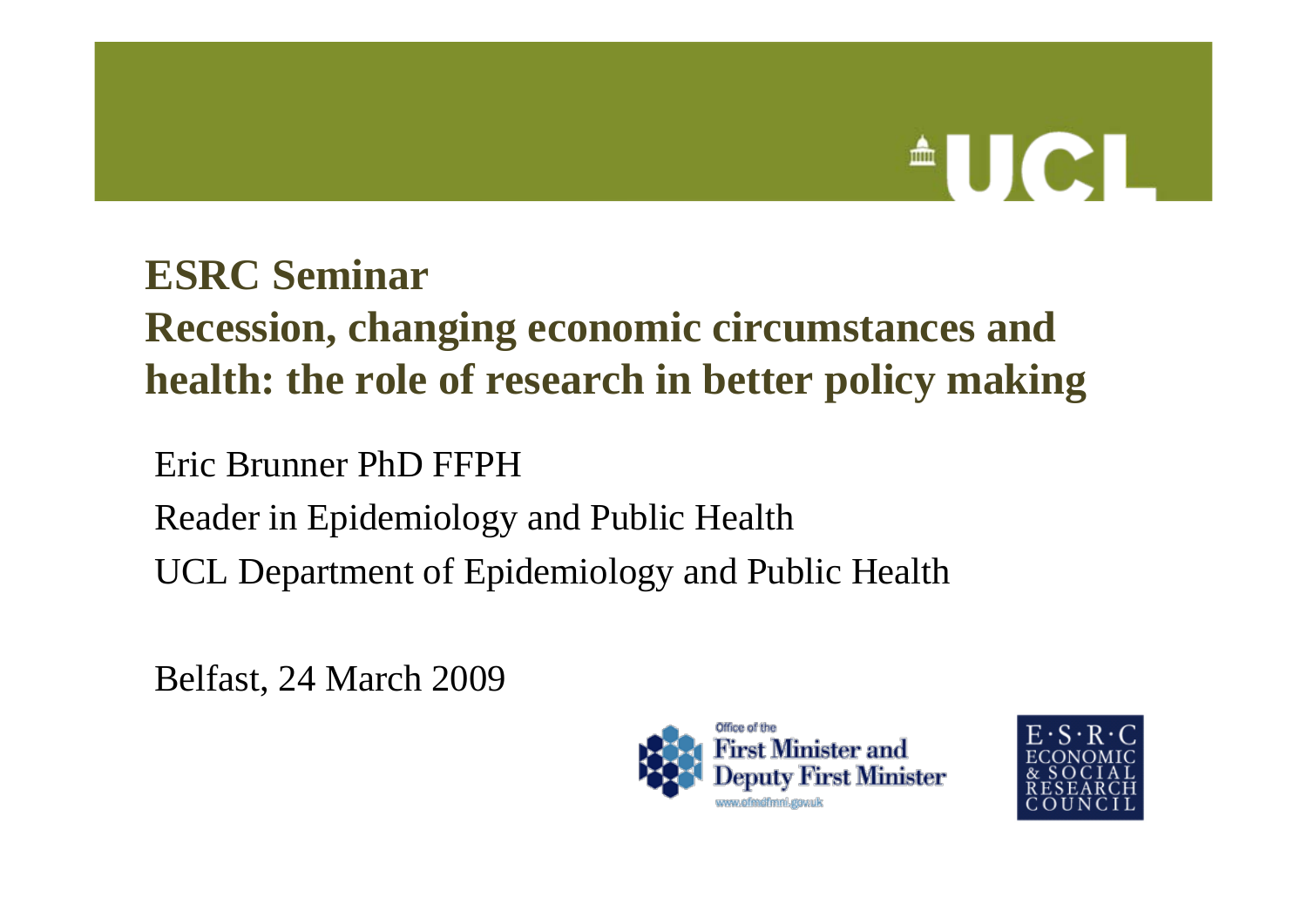

#### **1. THE SOCIAL GRADIENT**

#### Fig. 1. Occupational class differences in life expectancy, England and Wales, 1997-1999



Poor social and economic circumstances affect health throughout life

NI data, 1999-2006: life expectancy gap between most deprived areas and NI overall has improved slightly to 3.8 years in men, 2.6 years in women (DHSSPS)

Life Expectancy Gap between most deprived areas and NI overall

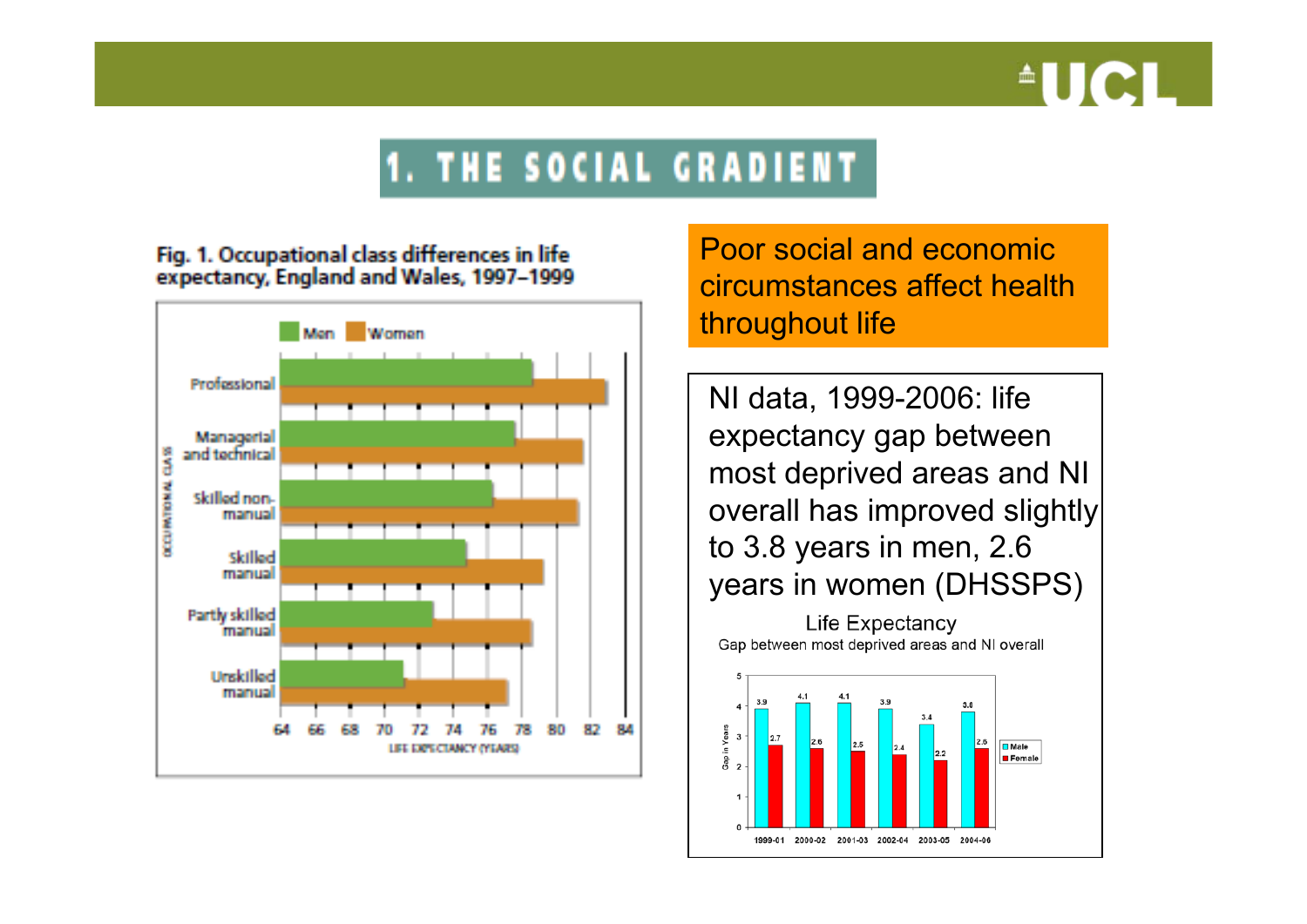

#### 2. STRESS

Social and psychological circumstances can cause long-term stress. Continuing anxiety, insecurity, low self-esteem, social isolation and lack of control over work and home life, have powerful effects on health

#### Combined effects of stress and locus of controlon non-fatal IHD

**INTERHEART STUDYRosengren et al, Lancet 2004;364:953 et al, Lancet 2004;364:953**

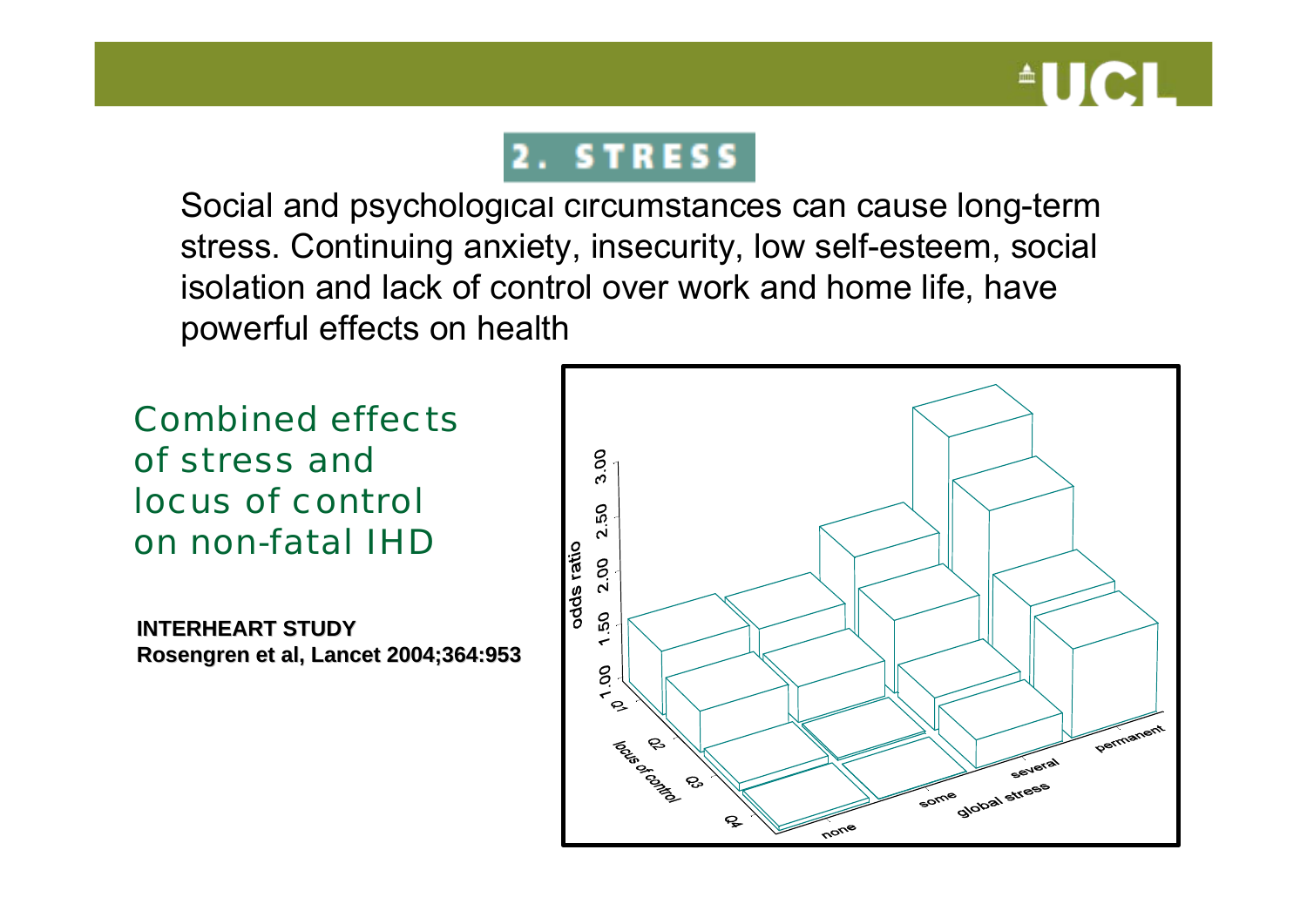

#### **3. EARLY LIFE**

#### Important foundations of adult health are laid in early childhood

#### Fig. 2. Risk of diabetes in men aged 64 years by birth weight

Adjusted for body mass index



Low birth weight linked to low socioeconomic position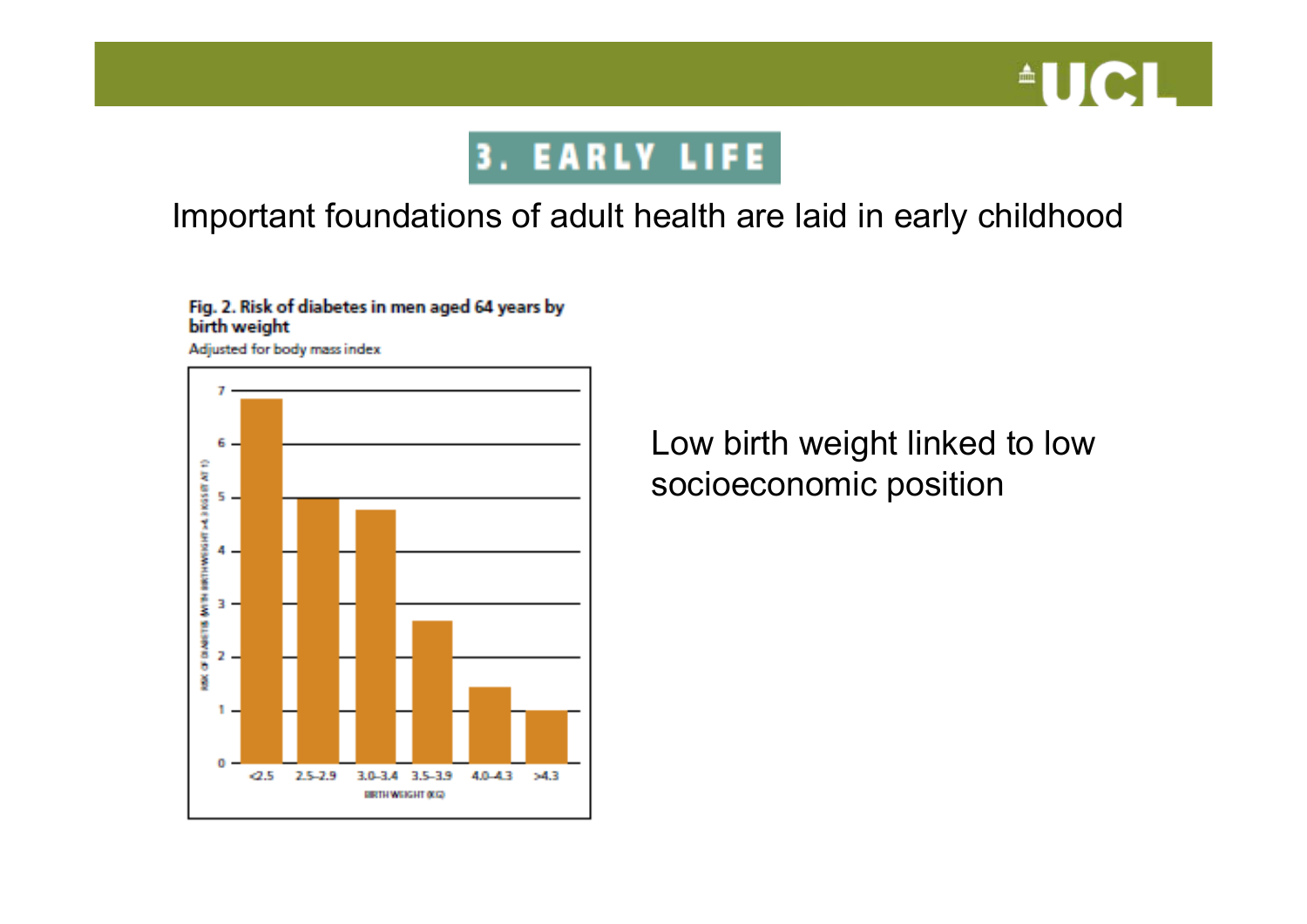

#### **Social class and child cognitive development**



BCS70, upper and lower quartiles of 'Q' by childhood SES at 22 mo

Feinstein Economica 2003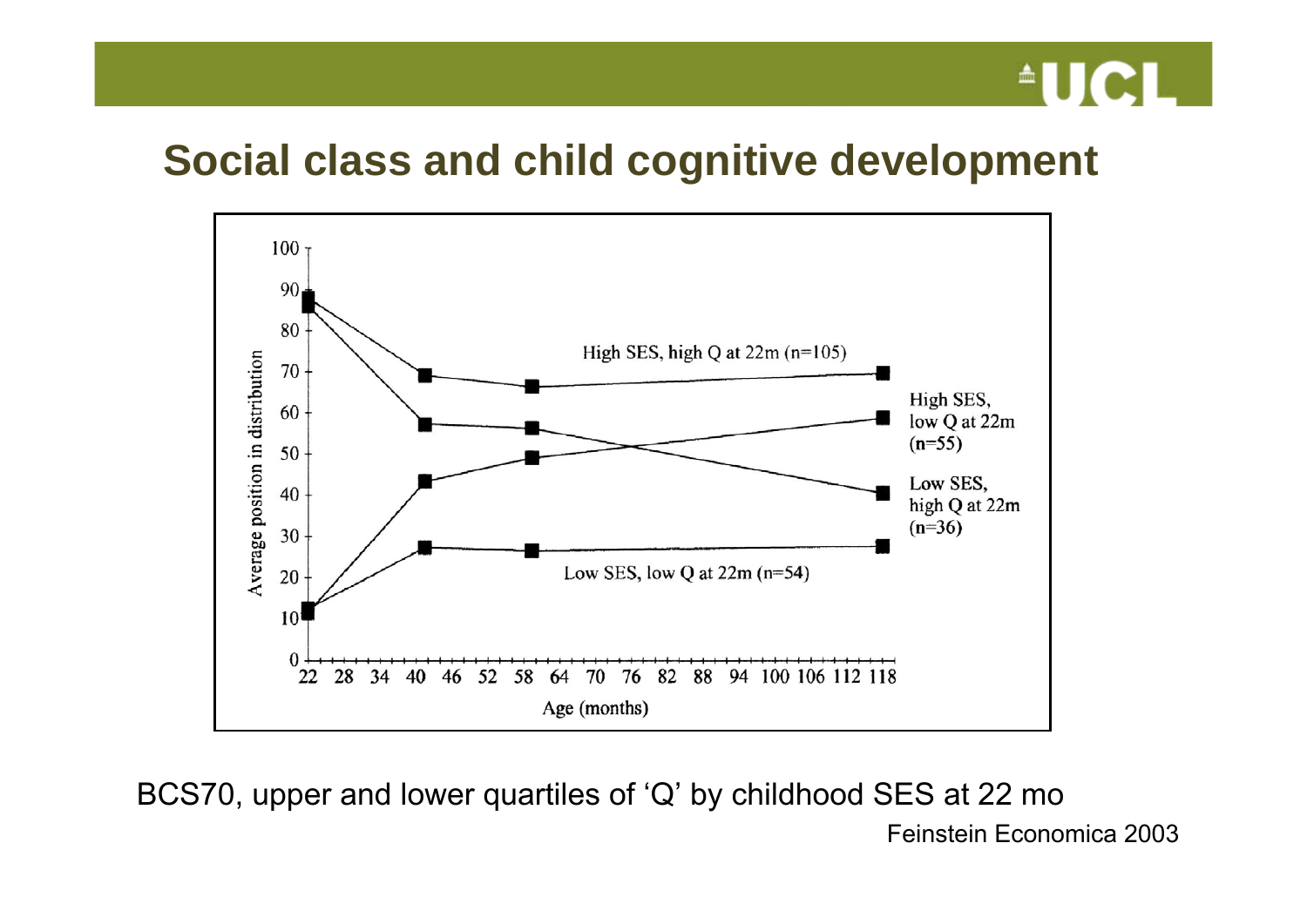## **4. SOCIAL EXCLUSION**

Social exclusion results from racism, discrimination, stigmatization, hostility and unemployment. Such processes prevent people from participating in education, training, gaining access to services and citizenship activities. They are socially and psychologically damaging, materially costly, and harmful to health. People who live in, or have left, institutions, such as prisons, children's homes and psychiatric hospitals, are particularly vulnerable.



Fig. 3. Proportion of children living in poor households (below 50% of the national average income)

Bradshaw, 2000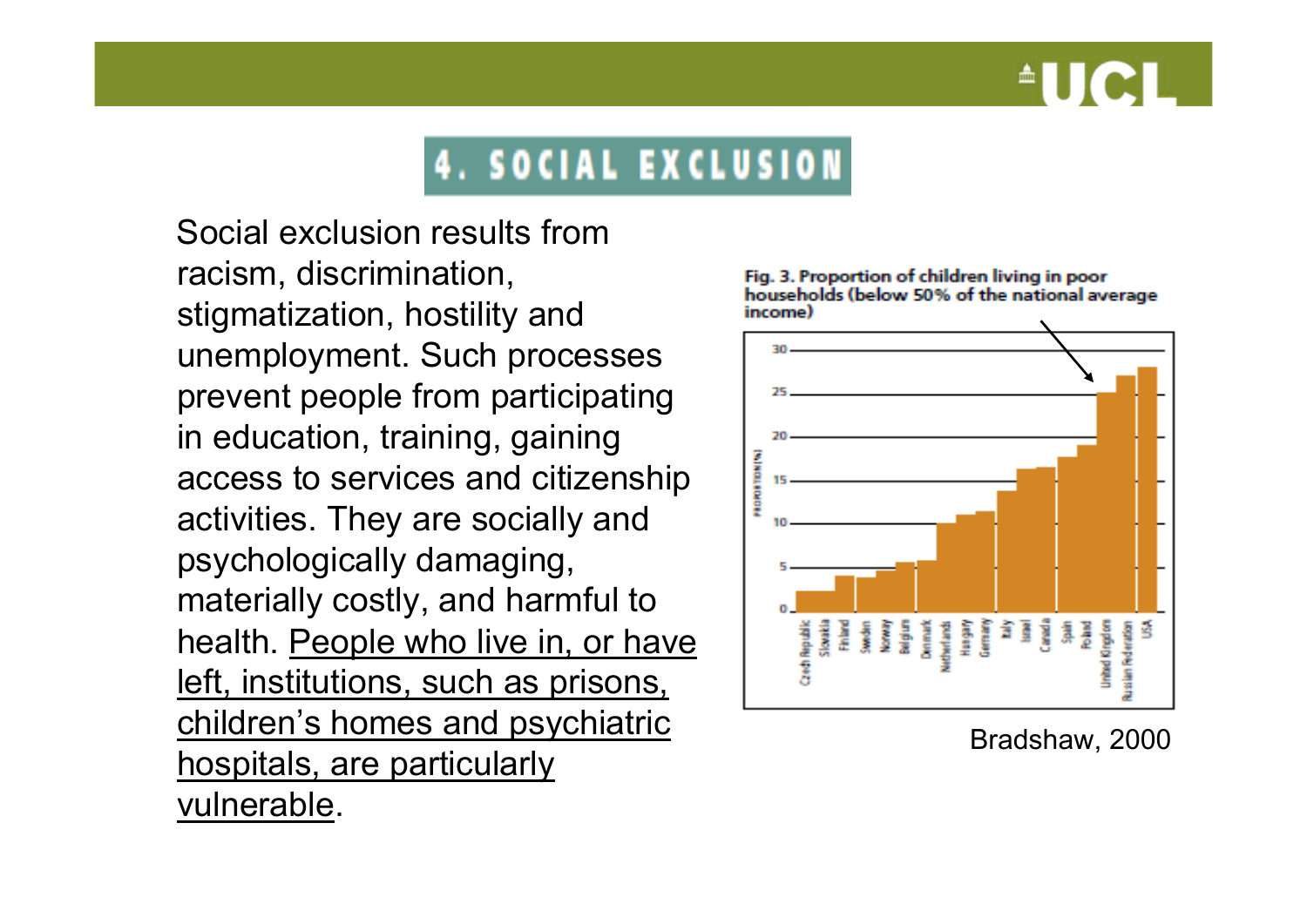

## **5. WORK**

Stress in the workplace increases risk of disease. People who have more control over their work have better health.

*Demand-control modelEffort-reward imbalance model*

#### Fig. 4. Self-reported level of job control and<br>incidence of coronary heart disease in men and women



Adjusted for age, sex, length of follow-up, effort/reward imbalance. employment grade, coronary risk factors. and negative psychological disposition

Bosma et al AJPH1998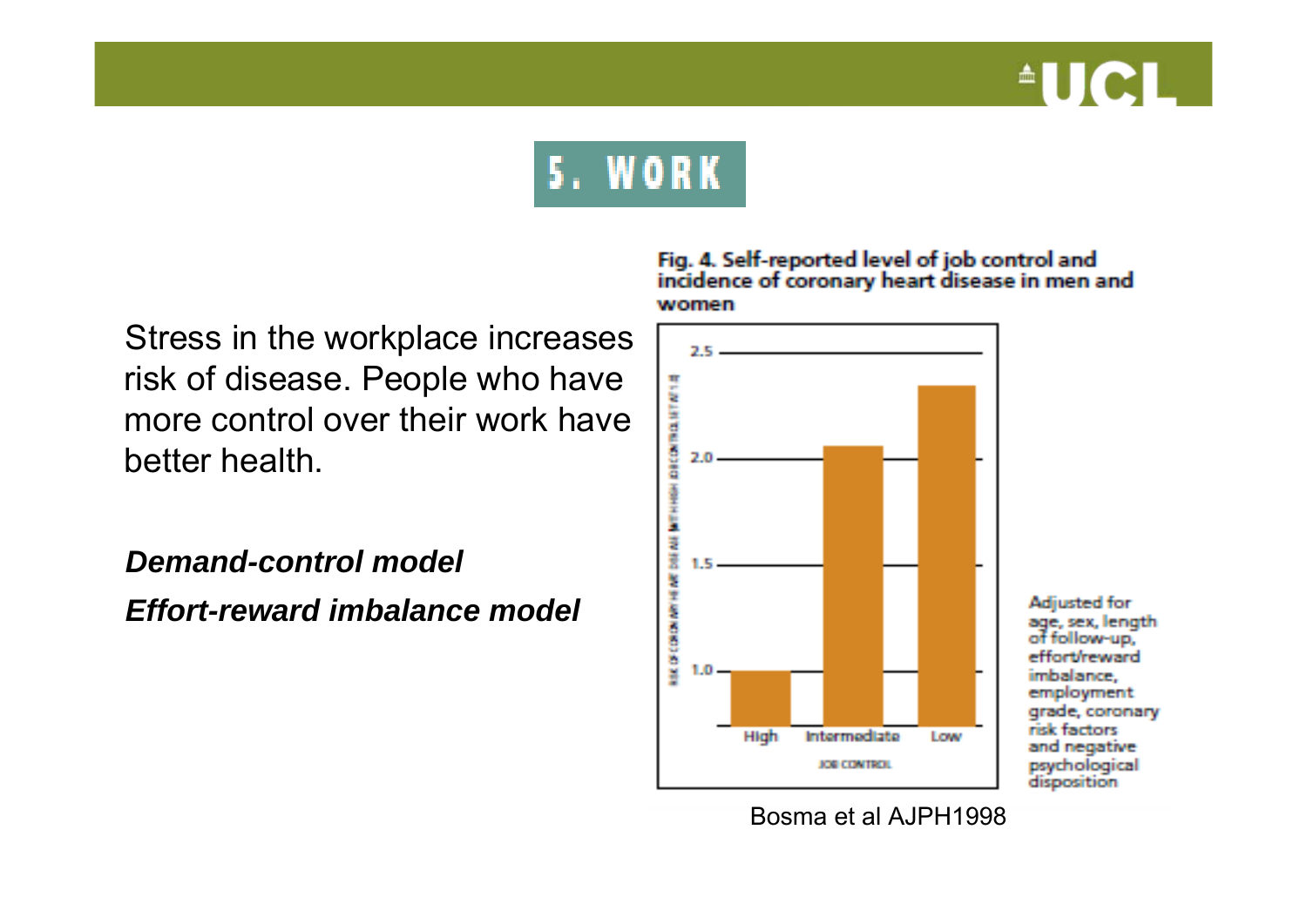## $\blacksquare$

## **6. UNEMPLOYMENT**

Job security increases health, wellbeing and job satisfaction. Higher rates of unemployment cause

more illness and premature death.



#### Fig. 5. Effect of job insecurity and unemployment on health



#### Ferrie et al BMJ 2001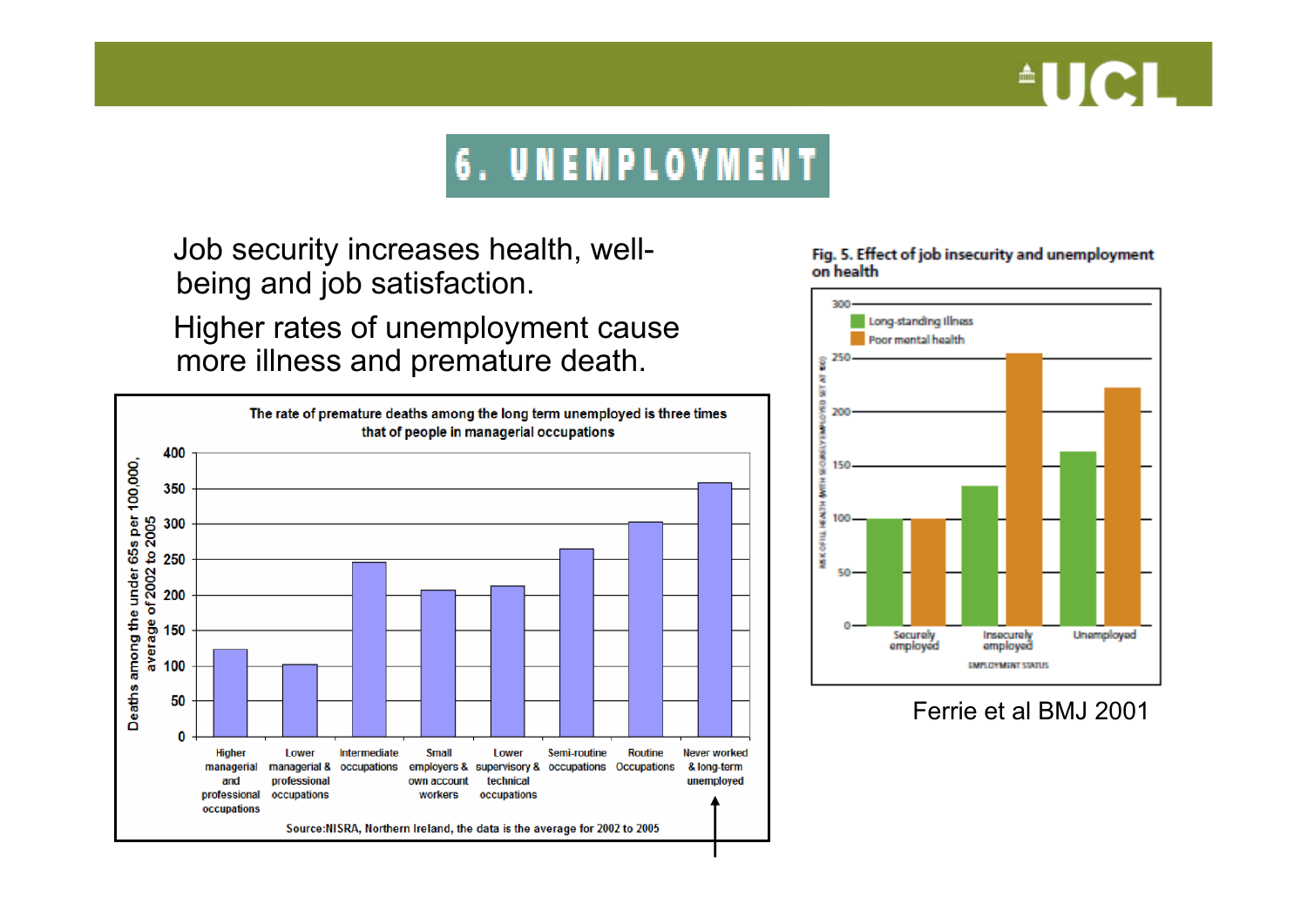

#### 7. SOCIAL SUPPORT

Friendship, good social relations and strong supportive networks improve health at home, at work and in the community

The amount of emotional and practical social support people get varies by social and economic status



Fig. 6. Level of social integration and mortality in five prospective studies

House et al Science 1988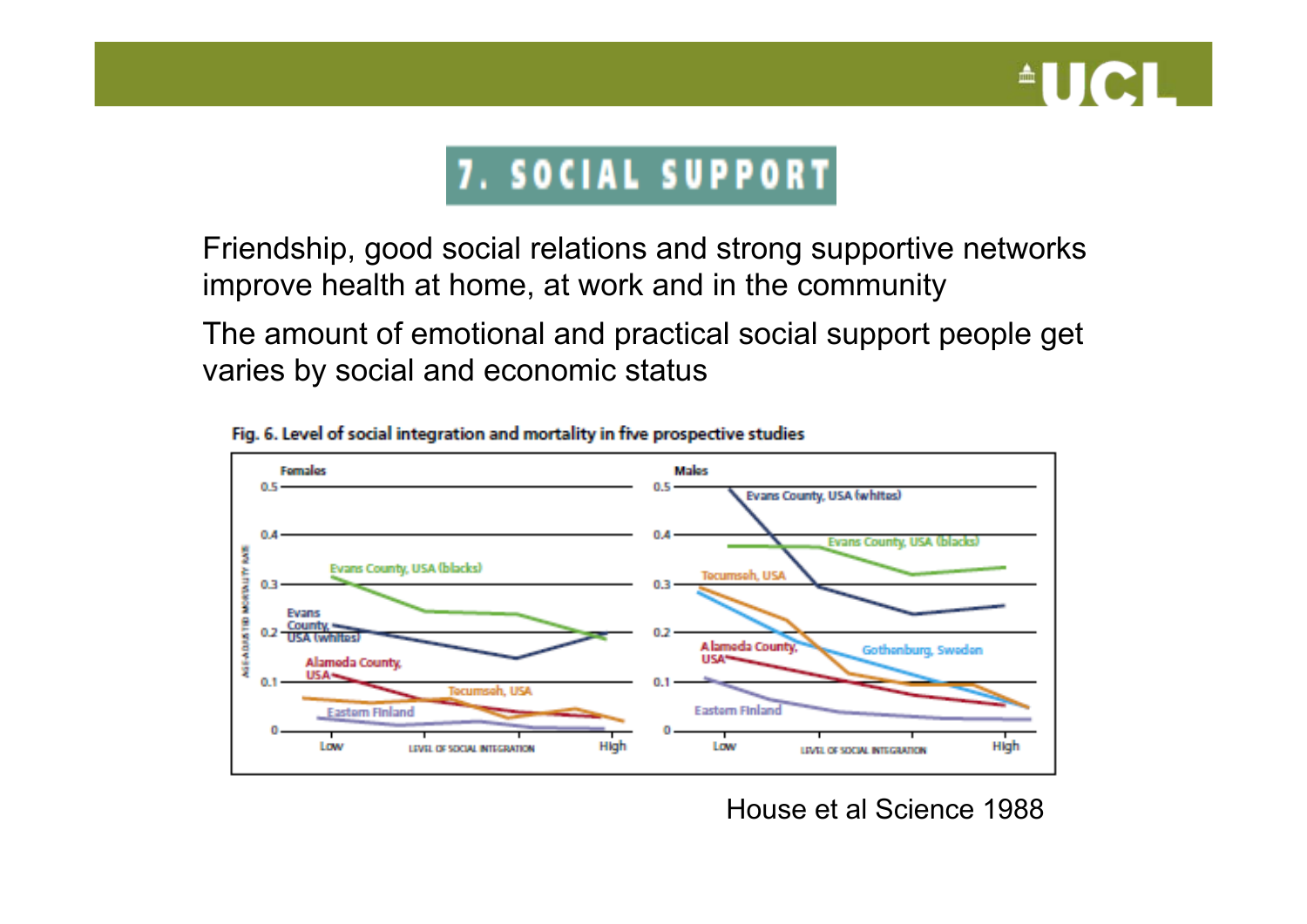

### **8. ADDICTION**

Fig. 7. Socioeconomic deprivation and risk of dependence on alcohol, nicotine and drugs, Great Britain, 1993



<u>Individuals</u> turn to alcohol, drugs and tobacco and suffer from their use.

BUT

Use is influenced by the wider social setting.

Wardle et al 1999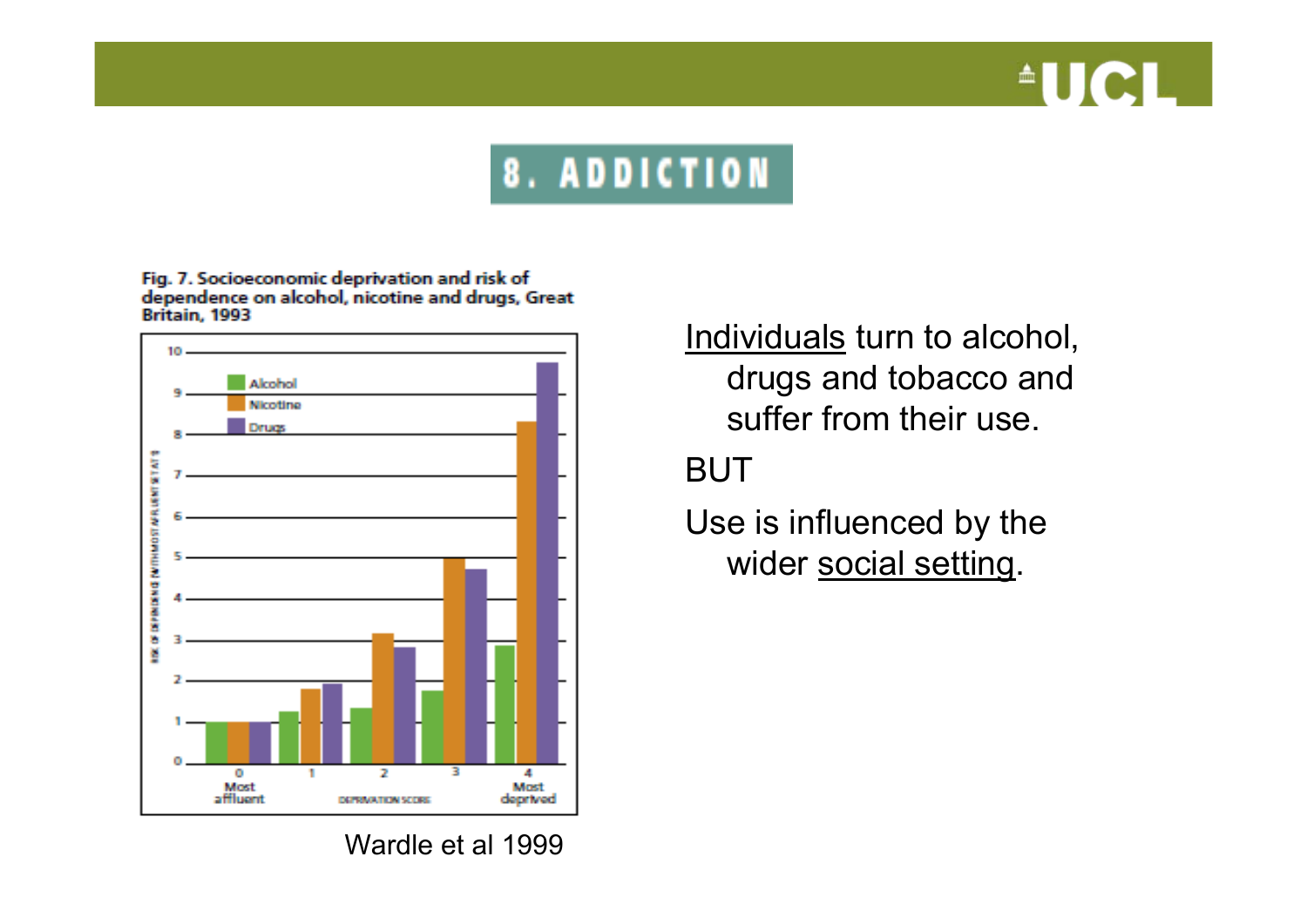



Healthy dietary patterns are not well supported by the 'food environment'

Fig. 8. Mortality from coronary heart disease in relation to fruit and vegetable supply in selected **European countries** 

Low income is a risk factor for poor nutritionIn 2004 the UK LIDNS survey found 25% of men, 16% of women were deficient in vitamin C, and another 20% were in the depleted range (blood levels)



WHO & FAO statistics